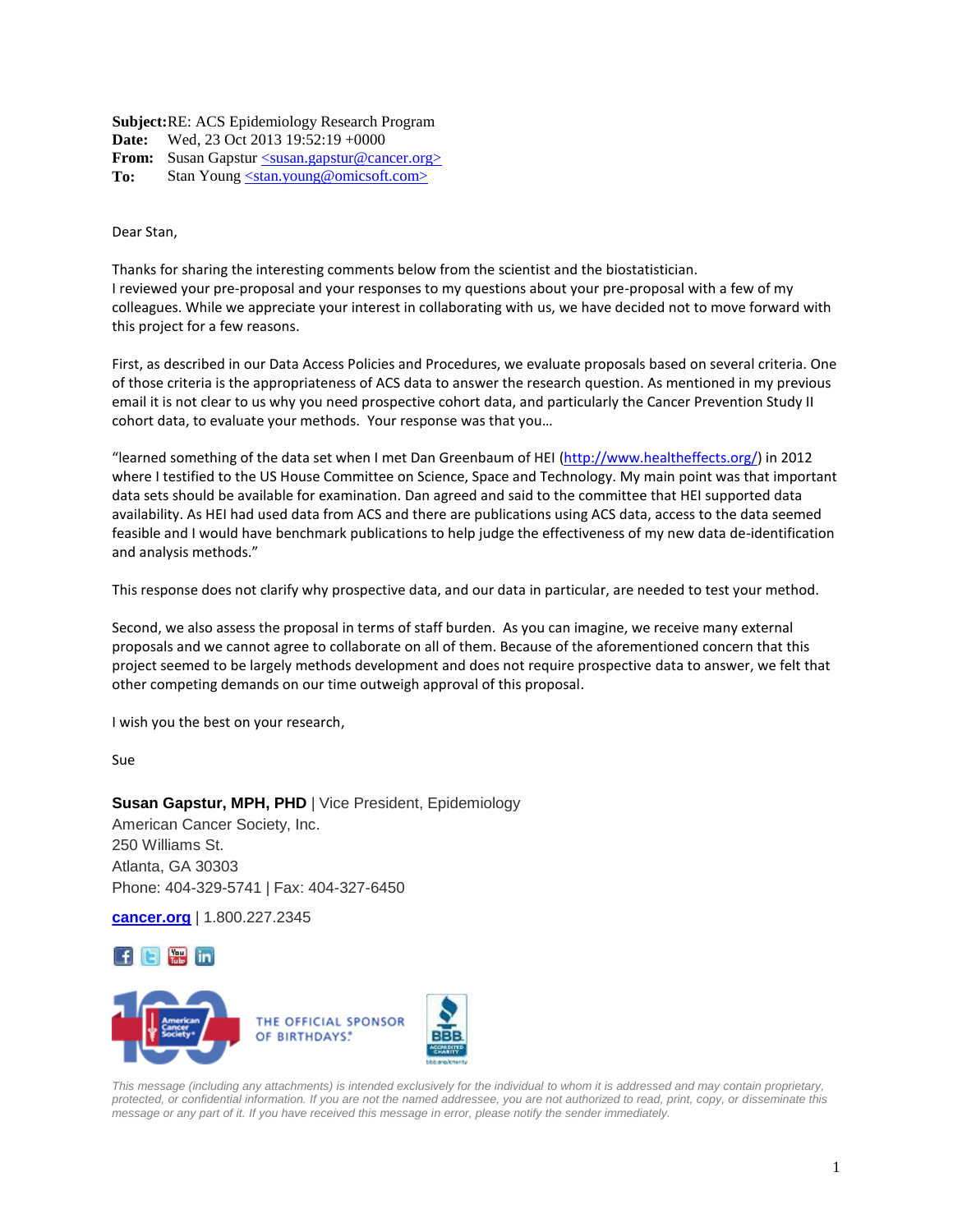**From:** Stan Young [\[mailto:stan.young@omicsoft.com\]](mailto:stan.young@omicsoft.com) **Sent:** Monday, October 21, 2013 11:26 AM **To:** Susan Gapstur **Subject:** Re: ACS Epidemiology Research Program

Sue:

Is there anything more you need from me for ACS to consider my pre-proposal?

Stan On 9/23/2013 4:56 PM, Susan Gapstur wrote: Dear Dr. Young,

Thank you for checking in.

You haven't missed an email from us – we are still considering your pre-proposal and will get back to you soon.

Thanks for your patience,

Sue

**From:** Stan Young [\[mailto:stan.young@omicsoft.com\]](mailto:stan.young@omicsoft.com) **Sent:** Monday, September 23, 2013 7:01 AM **To:** Susan Gapstur **Subject:** Re: ACS Epidemiology Research Program

Dear Dr. Gapstur:

I've been traveling so I may have missed your email on the proposal for de-idetification of individuals. Can you let me know the ACS decision on this proposal?

Thanks,

Stan Young

On 9/6/2013 1:48 PM, Susan Gapstur wrote: Dear Dr. Young,

We received your proposal to develop a collaboration with us for research using ACS CPS data to address the question of de-identification of individuals in a large data base.

We are considering your request and will reach back out to you shortly.

Susan Gapstur